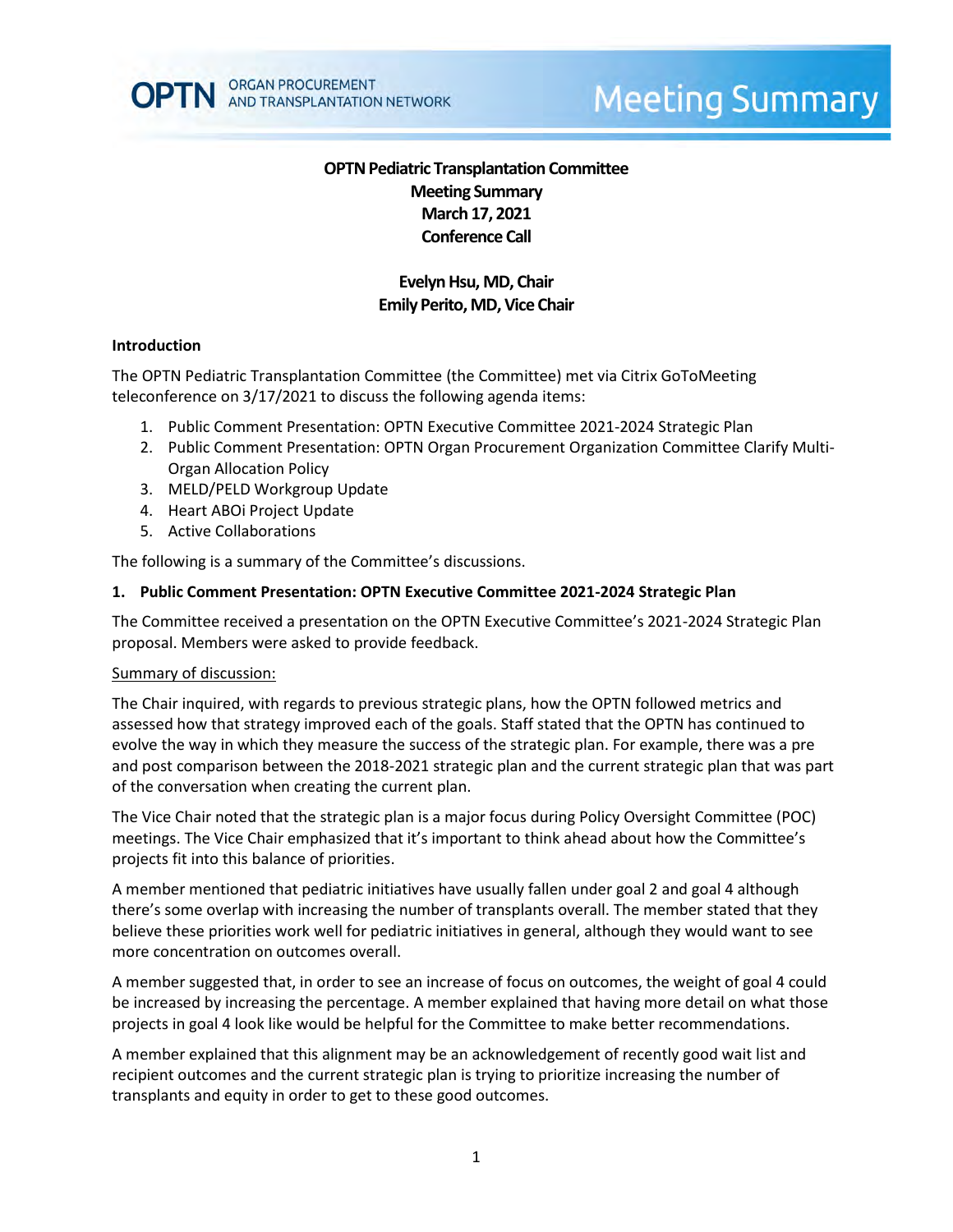The Chair inquired about how the OPTN will increase equity in access to transplants – is the OPTN looking at health equity or equal opportunity for good outcomes. The Chair stated it would be nice to have more details about what is meant by this and what metrics the OPTN will use to measure the improvement in equity.

# **2. Public Comment Presentation; OPTN Organ Procurement Organization (OPO) Committee Clarify Multi-Organ Allocation Policy**

The Committee reviewed the OPO Committee's public comment proposal and provided feedback.

## Summary of discussion:

The Chair noted that one of the main concerns of the Committee is the impact on children who have been listed for single kidneys when those kidneys are allocated with the heart, liver or lung and inquired if there is a plan in place to look at this. The Chair stated that the pediatric community has data that shows that kidney-pancreas (KP) listings are taking a fair amount of single kidneys away from children on the list. The presenter stated that this is some of the feedback that the OPO Committee has received and plans to ensure that the pediatric population is still taken care of. It is a small number in the total scheme of all the multi-organ transplants; however, there is a commitment to monitor to see if kidney alone candidates are being disadvantaged due to this policy change.

A member pointed out that pediatric heart candidates (Status 1A and 1B) are specifically addressed in this policy proposal, but the lung allocation scores (LAS) that must draw the second organ are only used for candidates 12 and older, meaning there is no LAS-mandatory sharing threshold for candidates under 12 The presenter stated, again, that this will be monitored with the opportunity to continue to address the problem since this is a multi-phase project. The presenter mentioned that a workgroup is already being assembled to begin looking at phase 2 of this project, which could establish eligibility requirements around kidney functionality for example.

A member explained that the inclusion of Status 1A and 1B should cover almost all of the pediatric candidates that would need a heart-kidney or, rarely, a heart-liver. The member continued by stating that some pediatric candidates may be listed as Status 2 for a re-transplant or a failed Fontan who would need a heart-kidney or heart-liver, however, they would not be included. The member mentioned that they thought Status 1A and 1B is appropriate and, in a rare case where a Status 2 candidate is listed at home who also needs heart-kidney, it could be a reasonable request for a Status 1B exception.

A member inquired about how many pediatric heart-kidney transplants had been performed. The presenter informed members that there were a total of 219 heart-kidney transplants over the 5 year span and, of those, 3 transplants were Status 1A, 1 was Status 1B, and 1 was Status 2.

The Vice Chair suggested that, because Status 2 heart-kidney transplants is a small number, pediatric heart Status 2 should be included in the multi-organ allocation criteria. The Vice Chair emphasized that there may be centers that don't know they can apply for a Status 1B exception or don't know how to do it, so then that patient will be disadvantaged.

Members agreed with including pediatric heart Status 2 in the allocation criteria and emphasized that it wouldn't be a big change, could potentially be very important for an individual patient in that situation, and would eliminate any variability, by OPO discretion or Status 1B exception, in whether the Status 2 patient gets offered the kidney.

Members agreed that 500 nautical miles seemed appropriate for the heart statuses in this policy proposal.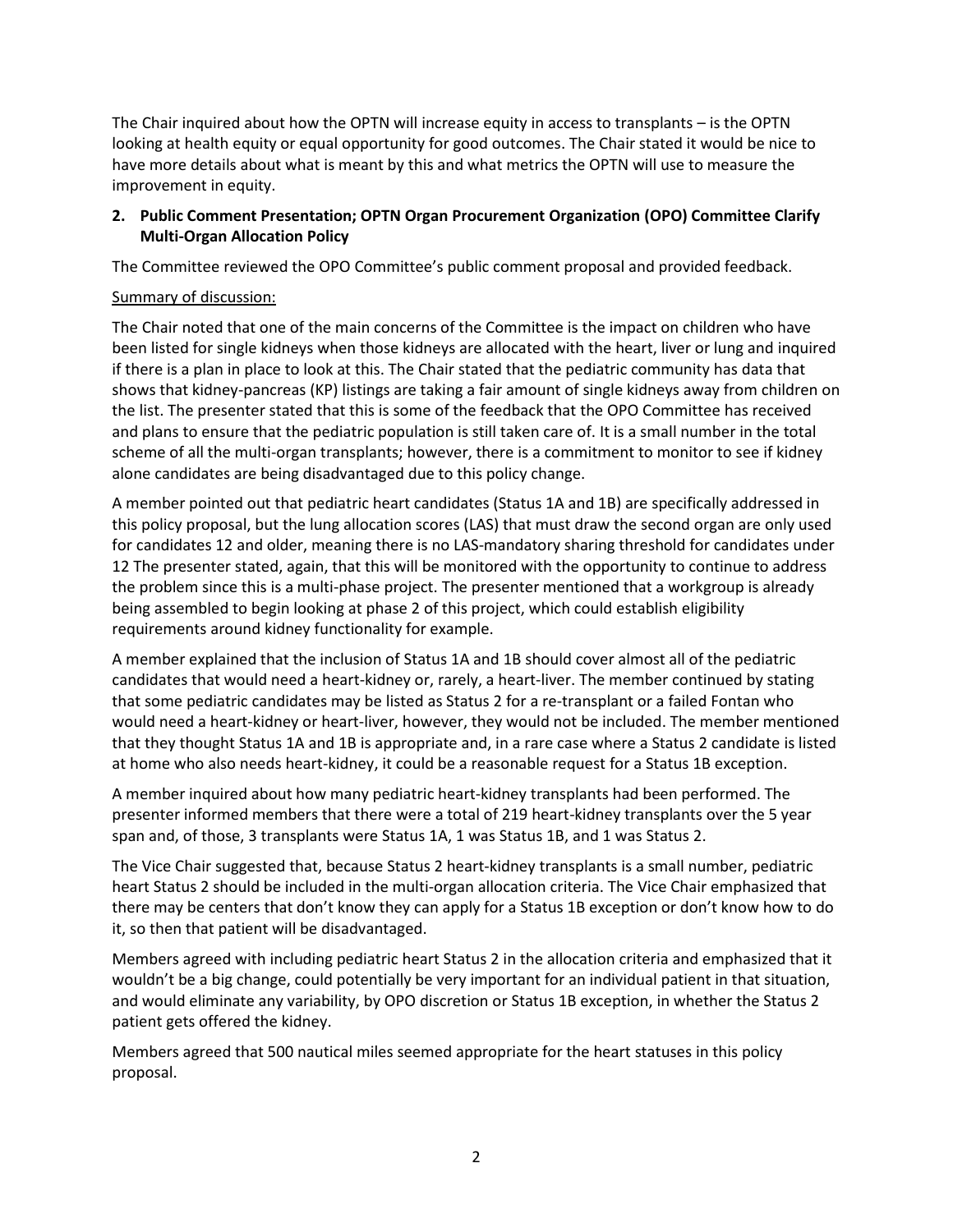# **3. Heart ABOi Project Update**

The Committee was updated on the Heart ABOi project, which aims to update policy in order to reflect current science that demonstrates ABO-incompatible heart transplants are safe and reliable for infants.

## Summary of discussion:

A member noted that they had had a conversation with the University of Alberta team, although they're not a part of the OPTN, but they have done a lot of the key research on this topic and would enjoy the opportunity to communicate with this workgroup on the work they have done.

A member inquired about next steps for this project and if this project is going to be sponsored by the Committee. Staff explained that this project will be sponsored by the OPTN Heart Transplantation Committee and that next steps will be to form the workgroup for this project, meet once or twice in order to finalize the purpose of this project, including evidence necessitating this change, before going to the POC for approval, and then aiming for this project to go through January 2022 public comment cycle.

The Chair inquired when this would need to go to Board of Directors for approval. Staff explained that, with this timeline, the project would be going to the Board of Directors in June 2022.

Members were encouraged to volunteer to participate on this workgroup if interested.

## **4. MELD/PELD Workgroup Update**

The Committee was provided with the following updates on the PELD/Status 1B Criteria Workgroup:

- Workgroup continuing to review factors that predict pediatric waitlist mortality
- SRTR completing statistical modeling of updated PELD score
	- o PELD eGFR vs. PELD Creatinine
	- o Delta PELD
	- o Age adjusted mortality
- Once updated PELD options are finalized, workgroup will move forward with liver simulated allocation model (LSAM) modeling
	- $\circ$  Liver Committee recently started a project to update MELD score and modeling requests will be submitted together

## Summary of discussion:

There was no discussion.

## **5. Active Collaboration**

The Committee reviewed the following projects that members are currently participating on:

- Continuous Distribution
	- $\circ$  Use of age at the time of registration for pediatric definition in continuous distribution
- Kidney-Pancreas Continuous Distribution
- Liver PELD/Status 1B Criteria Workgroup
- Heart ABOi Workgroup

## Summary of discussion:

A member stated that, for kidneys, it's difficult to determine the definition of pediatrics because the Kidney Allocation System (KAS) starts waiting time at the time of dialysis start in order to get more equitable allocation and wait listing. So, with the definition of pediatrics as age at time of registration,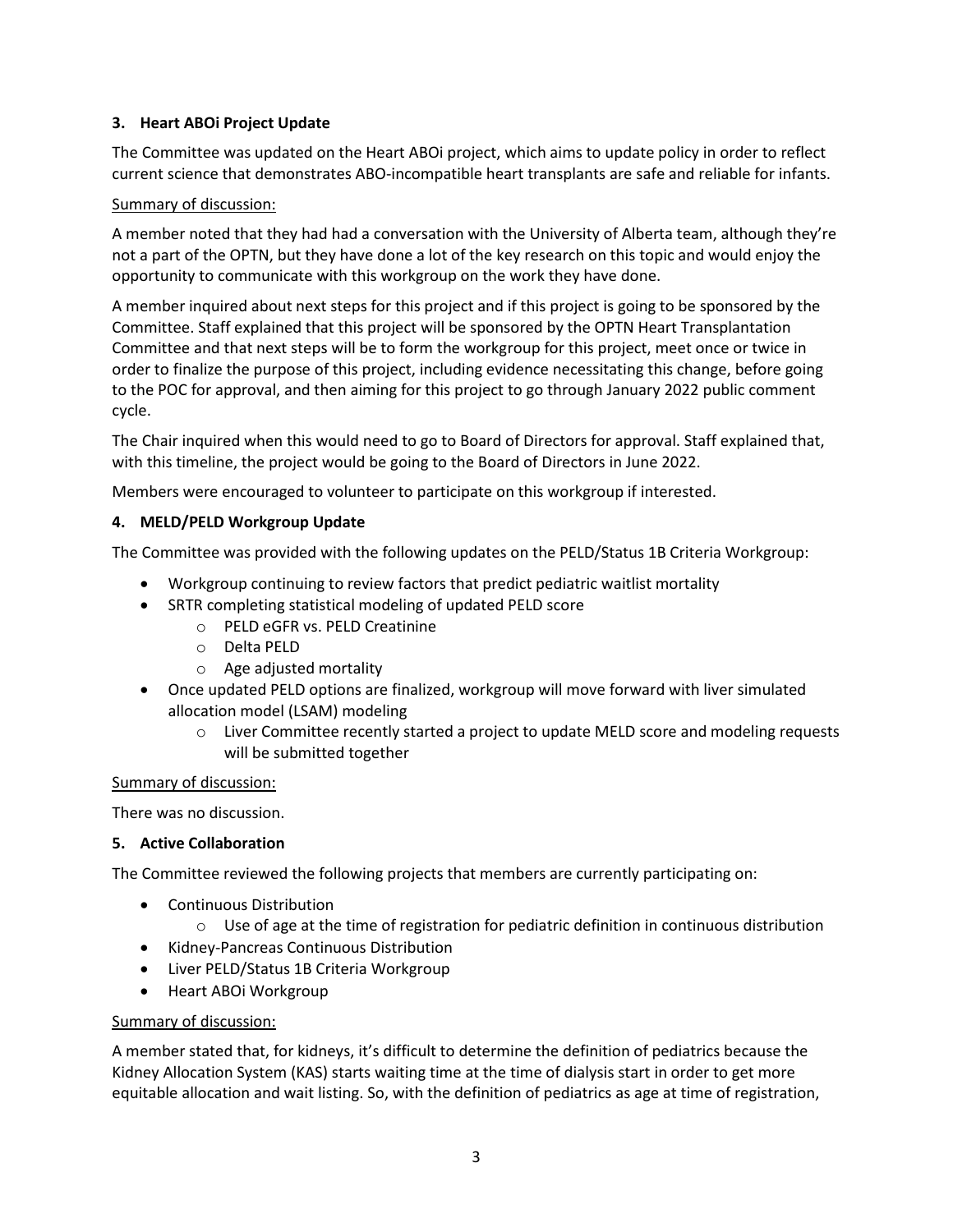pediatric patients could be disadvantaged if they were registered after age 18, but started dialysis before age 18. The member emphasized that this would be out of alignment with what KAS is meant to be doing.

The Vice Chair wondered if this could be considered as a caveat in the definition of pediatrics for continuous distribution. The Vice Chair mentioned that this is different for kidneys because there is a perfect definition for disease onset, but is harder for other organs.

The Chair emphasized that what the Committee wanted to avoid, when making the decision on the definition, was age at the time of the match because then a candidate could lose their pediatric priority if they don't get transplanted before turning 18.

A member noted that with the KAS there's a significant number of children that receive preemptive transplants as opposed to after they've started renal replacement therapy, so there might need to be a dual definition of pediatrics in the kidney world. The member suggested it should be either registration before age 18 or time of start of dialysis.

## **Upcoming Meetings**

- March 30, 2021 (Virtual In-Person)
- April 21, 2021 (Teleconference)